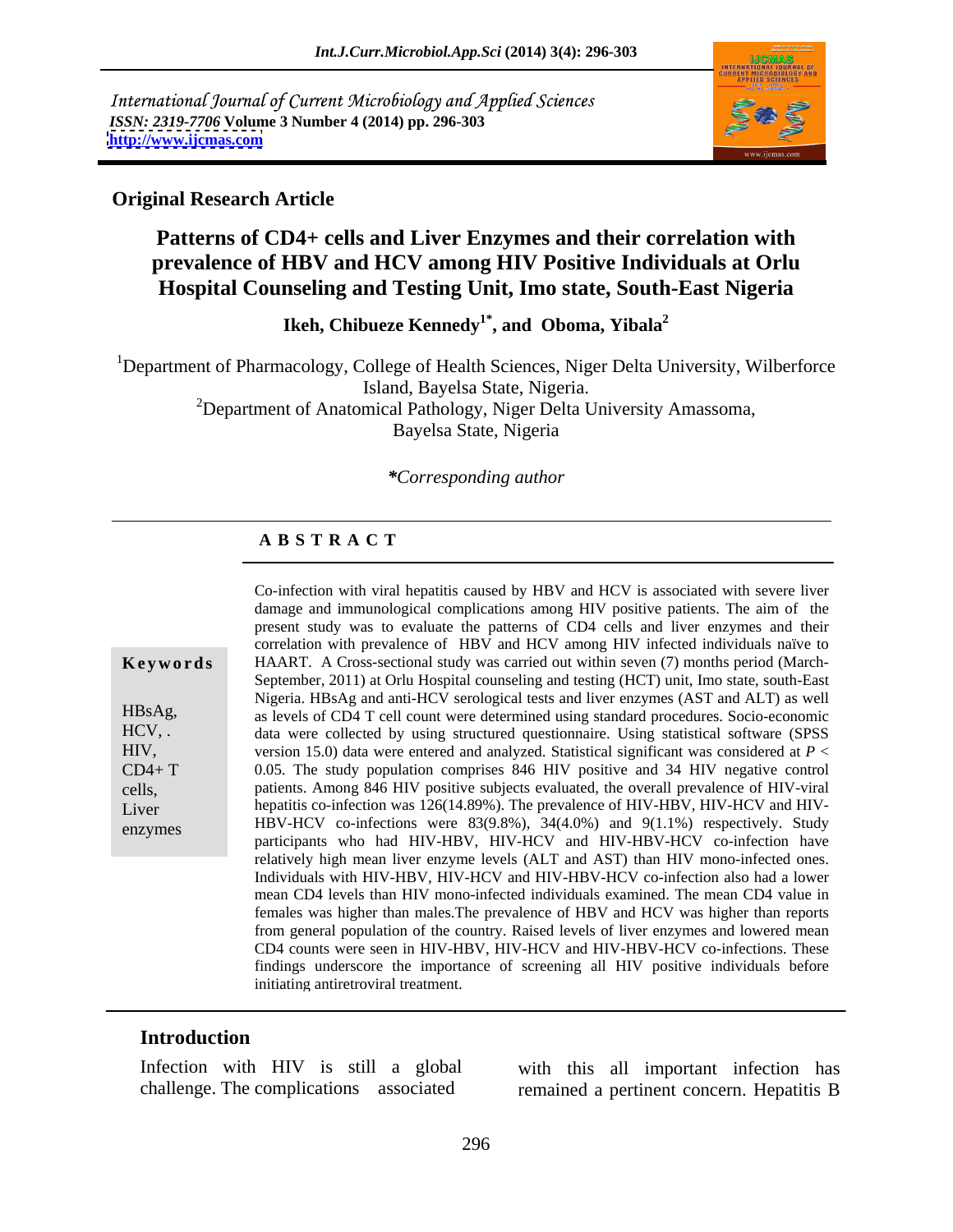Virus (HBV) and Hepatitis C Virus (HCV) progress to cirrhosis, end-stage liver are the most common cause of chronic disease and hepatocellular carcinoma liver diseases especially in HIV patients (WHO, 2002). The unsatisfactory impact of HBV and HCV in HIV positive treatment and lack of vaccine make HIV a patients could not be limited to causing uniquely troubling infection. Worldwide HIV prevalence is estimated at 40 million, failure in immunological recovery. For chronic Hepatitis B virus (HBV) infection instance, Christian *et al.*, (2010) reported accounts for an estimated 370 million, slow rate of immunologic recovery after while Hepatitis C virus (HCV) infection is initiation of HAART and higher risk of estimated at 130 million (Alter, 2005). It is hepatotoxicity among HIV/HBV and well known that infections with HBV HIV/HCV co-infected patients. Therefore, and/or HCV have a severe and invasive the management of HBV and HCV in HIV impact on the health of millions of people infection is complicated. Consequently, around the world and the infection is often HIV, HBV and HCV become the major asymptomatic (Wondimeneh, *et al*., 2013). public health concerns globally (Modi and There is body of evidence that HBV and Feld, 2007; Leeratanapetch and HCV among other opportunistic infections manifest in the course of HIV progression countries, screening of HIV-infected with attendant depletion below normal individuals for HBV and HCV is highly values of CD4+ count (Alberti *et al.,* 2005; Chen and Morgan, 2006; Fenton, treatment (Chung, 2006) but this scheme is 2007; Volf *et al*., 2008). In HIV infected persons, about 2-4 million have chronic HBV co-infection, whereas 4-5 million have HCV co-infection (Alter, 2005). the control and prophylactic strategy in HIV, HBV and HCV share common routes HIV infection (CDC, 1992a). In West of transmission but they differ in their prevalence depending on geographic as to what point could CD4+ count region, cultural practices, nutrition, age, depletion in HIV patients may precipitate sex etc. (Soriano, *et al*., 2006; HBV and/or HCV. Although, the World Wondimeneh, *et al.*, 2013). In spite of Health Organization (WHO) significant decline in morbidity and mortality rates since introduction of highly active antiretroviral therapy (HAART), HCV irrespective of value of CD4 count liver diseases due to chronic HBV and (WHO, 2009), unfortunately this cannot be HCV infections is among the leading achieved in most centers in Nigeria cause of death in HIV positive patients (Alter, 2005; Wondimeneh, *et al*., 2013). not provided alongside free HIV testing In HIV-HBV co-infections, HIV infection and treatment in many health centers. The causes increased rates of persistent HBV implication is that HIV patients whose infection, increased cirrhosis and liver-CD4 counts are above 350cells/µl but who related mortality and increased risk of may be positive to HBV and/or HCV are hepatocellular carcinoma at lower CD4+ not detected and do not have early counts (Thio, 2009). Similarly in HIV- HCV co-infections, there is a more rapid

297

(Romeo, *et al.,* 2000). In addition, the hepatocellular toxicity but also results in failure in immunological recovery. For instance, Christian *et al*., (2010) reported slow rate of immunologic recovery after initiation of HAART and higher risk of Feld, 2007; Leeratanapetch and Suseangrut, 2008). In most advanced recommended before initiation of antiviral not readily available in our center.

Evaluation of CD4+ level is a vital tool in Africa, there is still paucity of information Health Organization (WHO) recommended initiation of HAART in HIV patients co-infected with HBV or because free testing for HBV and HCV are commencement of HAART until they get to end-stage liver damage.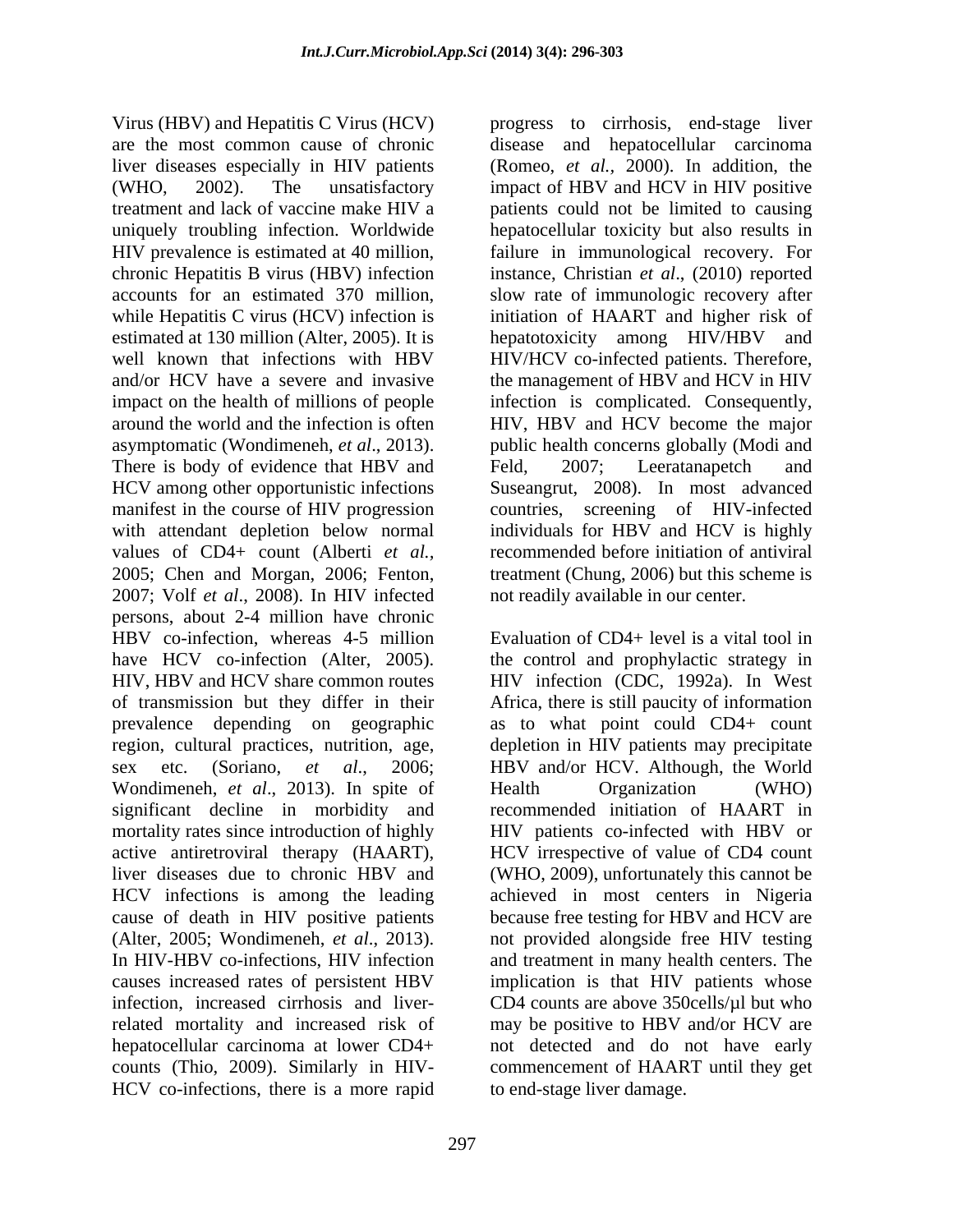Bearing in mind that a number of factors  $P$  value  $\leq 0.05$  was considered significant. such as geographic region, cultural ANOVA was used to test the effects of the practices, age, nutrition, infection etc influence CD4+ count level (Johnson and Kuritzikes, 1997; Alter, 2005; Wondimeneh, *et al*., 2013) it is of utmost important to clearly determine at what

In the present study, we evaluated the of HBV and HCV among HIV positive centrifuged at 2500 RPM for 5 minutes to Nigeria. within one hour of separation.

This study was carried out at Orlu, Imo CD4 levels determination state, South Eastern Nigeria with patients consent and after obtaining ethical committee approval. The study population comprises 846 HIV positive and 34 negative control patients who attended two major hospital counseling and testing (HCT) units in Orlu metropolis. The survey was conducted between March and September 2011. A total of 858 whole blood samples were collected and 12 were rejected due to insufficient blood sample. patients through a structured questionnaire 3Green) and spectrophotometer (Spectrum which captured socio-demographic data such as age, sex, marital status and

Data analysis was done using SPSS Version 16.0 (Chicago USA). The Chi square test was used to evaluate the viral infection on mean  $CD4^+$  count and liver enzymes on the patients.

### **Collection and processing of samples**

point to initiate prompt and adequate Whole blood sample (10 ml) was therapy against HBV and/or HCV co-aseptically collected from confirmed HIV infection in HIV positive patients in Positive patients using plain and EDTA Nigeria. vacutainer tube (5 ml in each tube) for the patterns of CD4+ cells and liver enzymes levels from each study participants. The and their correlation with seroprevalence blood specimen in the plain tube was individuals at Orlu Hospital Counseling separate the serum which was used for and Testing Unit, Imo state, South-East determination of liver enzyme levels determination of HBV and HCV seroprevalence and CD4 and liver enzyme centrifuged at 2500 RPM for 5 minutes to

**Materials and Methods** The remaining serum kept in deep **Study area and population EXECUTE:** HBV and HCV. The second tube that refrigerator  $(-40^{\circ}C)$  until detection of HBV and HCV. The second tube that contains whole blood was used for the CD4 levels determination

Informed consent was obtained from the flow cytometry (partec Cy-flow; SLoccupation. each assay. HBV and HCV negative Receive a monger of 40°C) can be effects or the significance of the significance among CDV was used to test the groups. The groups of the groups of the groups of the groups of the groups of the groups of the groups of the The population was confirmed positive for HIV using the approved National serial Algorithm. The Determine rapid Kit, Unigold rapid kit and Stat-pak rapid kit were used in determining the discordant results. HBsAg and HCV were screened using CLINCOTECH and FICH TECH screening test strips. In addition, results of other test such as T-lymphocytes sub-set CD4+(CD4+Count) and liver enzymes (AST and ALT) tests were analyzed using flow cytometry (partec Cy-flow; SL- 3Green) and spectrophotometer (Spectrum lab 23A) respectively. The manufactures protocols were strictly adhered to during patients were used as control in ascertaining the impact of HCV and HCV on CD4+ count and liver enzymes of the HIV-positive patients.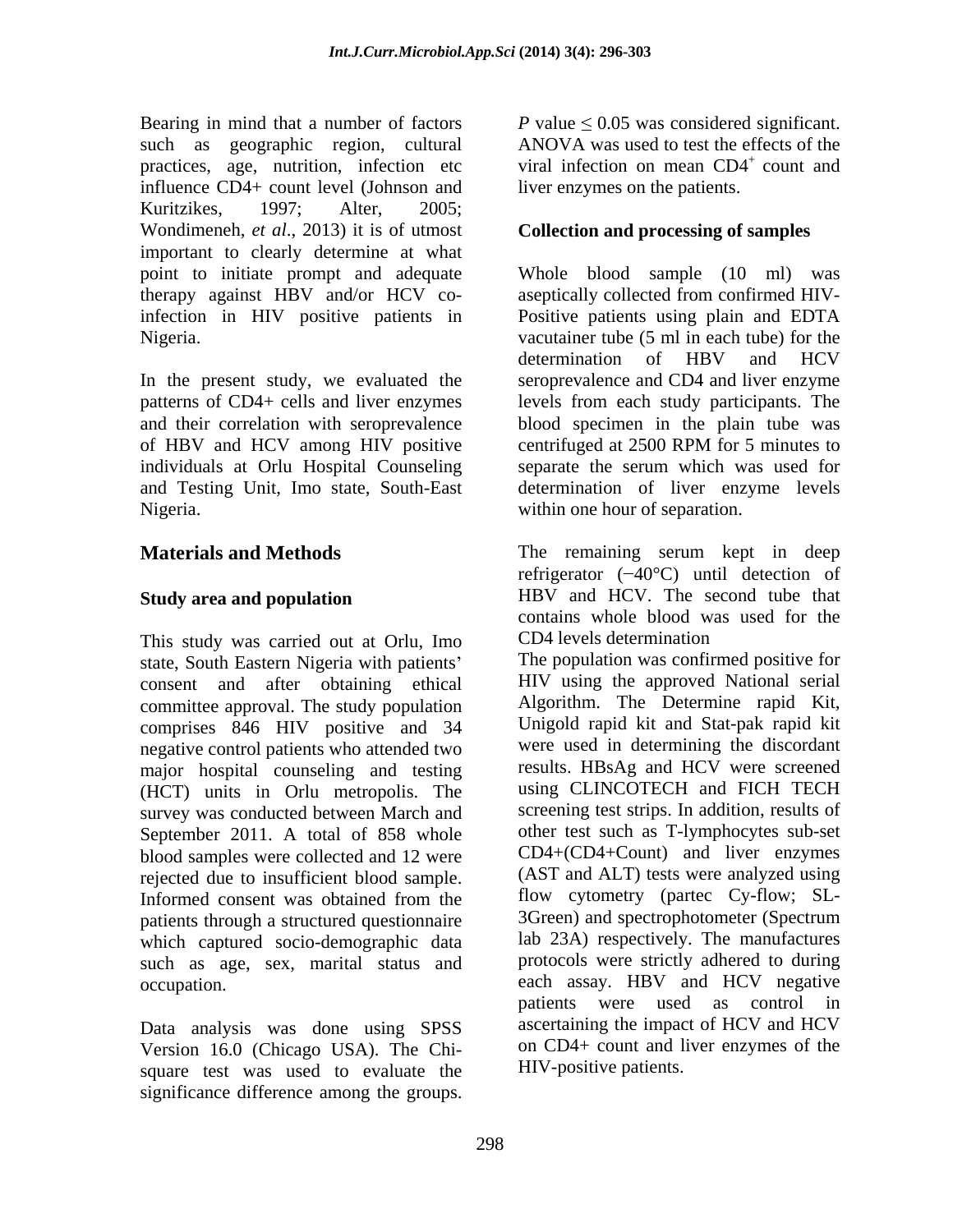During the study period, all HAART naïve **patients** adult HIV positive individuals who visited our center for CD4 and liver enzyme level The mean serum AST and ALT levels of already on ART follow up were excluded  $(P<0.05)$  elevation of serum AST and from the study. Also excluded are young adolescents below 18 years and those

# **The effect of HBsAg and HCV on CD4+**

From the results, infected females had This study investigated the patterns of significant (*P*<0.05) high CD4+ count than males. Mean CD4+ count of healthy subjects (control) was found to be 1129.3 cells/µl for males and 1014.3 cells/µl for females.

Male patients having HIV mono-infection and HIV-HBsAg co-infection had employed in establishing decision points significant  $(P<0.05)$  low CD4+ count of 345 cells/µl and 334.8 cells/µl respectively compared to healthy individuals. Health, 1990; Fahey and Taylor, 1990; Similarly, HIV-HCV co-infected patients had significant (*P*<0.05) low CD4+ count (180.5 cells/µl) compared to HIV-HBsAg. Patients having triple infection (HIV- HBsAg-HCV) had the lowest value of CD4+ count which is highly significant (*P*<0.01) (Table 1). significant depletion of CD4+ count in

### **Inclusion and exclusion criteria Effects of HBsAg and HCV on liver enzymes (ALT and AST) of HIV patients**

determinations for their pre-ART follow healthy subjects for males and females up were included. But those who refused were different but not statistically to give informed consent and who were significant (*P*>0.05). There was significant patients who had TB, malaria, Similarly, mean serum levels of AST and leishmaniasis, chronic alcoholism, drug ALT in HIV-HBsAg and HIV-HCV coinduced hepatotoxicity and other infected patients were significantly opportunistic infections were assessed and (*P*<0.01) high compared to HIV monoexcluded according to the HIV infected subjects. Patients having triple management guidelines of Nigeria. infection (HIV-HBsAg-HCV) also had (Federal ministry of health Abuja significant (*P*<0.01) elevation of ALT and Nigeria october 2010) AST. However, this value is lower than **Results and Discussion** significant. The elevation of ALT is **count HIV patients** when compared to HIV-HBsAg and HIV- The mean serum AST and ALT levels of (*P*<0.05) elevation of serum AST and ALT levels of HIV mono-infected patients compared to uninfected individuals. infected patients were significantly those of HIV-HBsAg and HIV-HCV coinfected patients but not statistically highest in HIV-HCV co-infected patients and is statistically significant (*P*<0.05) HBsAg-HCV (Table 2).

> This study investigated the patterns of CD4 cells and liver enzymes and their correlation with prevalence of HBV and HCV among HIV infected individuals who are HAART naïve.

> The absolute CD4+ count is an important prognostic bio-marker that can be for initiating appropriate therapy in HIV positive patients (National Institutes of CDC, 1992). In the present study, there was statistical significant depletion of mean CD4+ value of HIV positive participants when compared to the healthy subjects. Also among the HIV co-infected participants, there was further statistical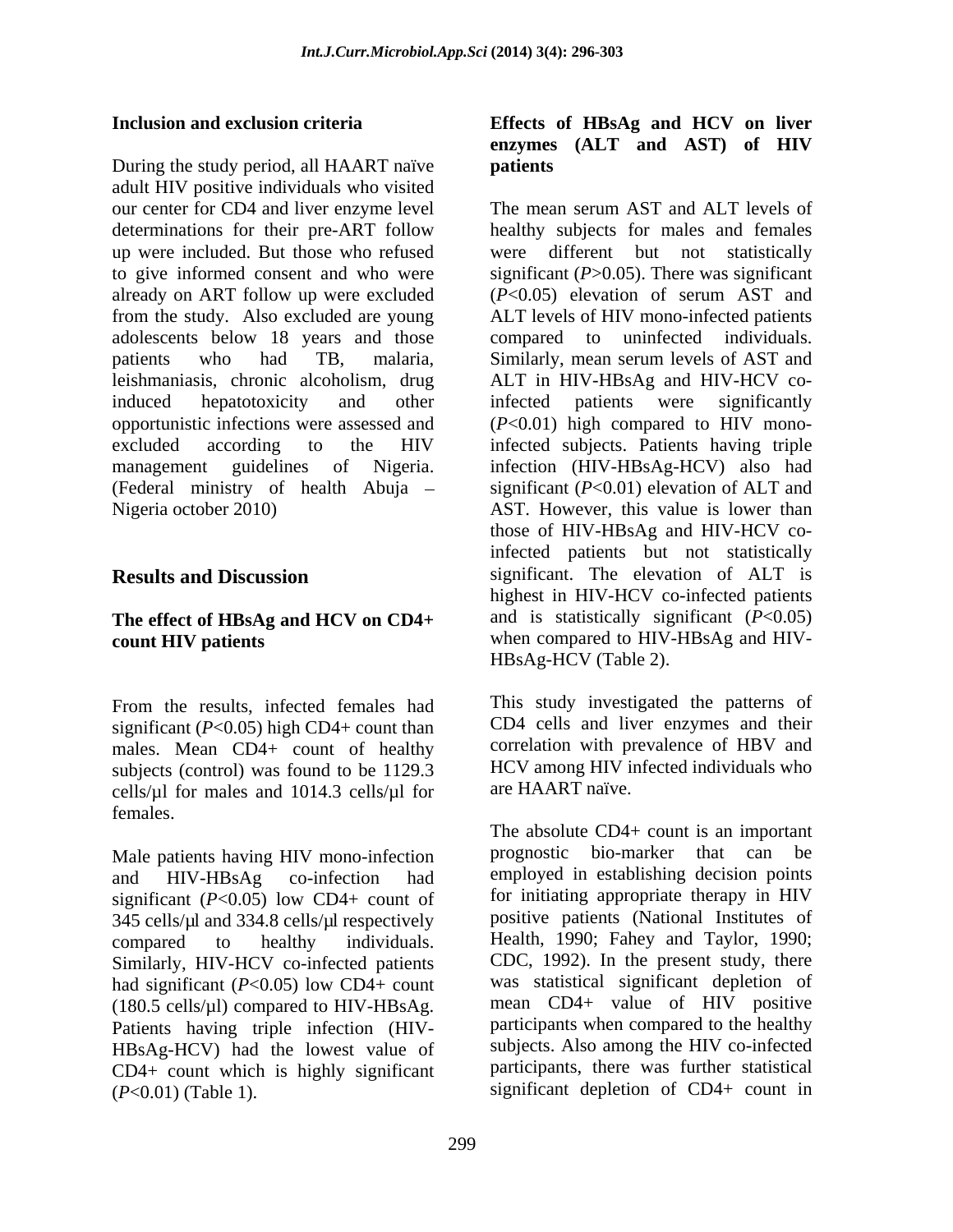progressive depletion of CD4+ T cell is this chance is increased to 21% within infection is associated with greater likelihood of disease progression and thus

The US public health service recommends recommendation is scarcely adhered to in (Otegbayo et al., 2008; Adewole, et al., our centre at Orlu suburban area and many (2009). The prevalence of HIV-HBsAg most effective within certain limits of (Diop-Ndiaye, *et al.*, 2008; Olufemi, *et al.*, 2011).<br>
immune system dysfunction (National 2009; Alemayehu, *et al.*, 2011). immune system dysfunction (National 2009; Alemayehu, *et al.*, 2011). Institutes of Health, 1990). Consequently,

infection (334.8 cells/ $\mu$ l). This figure may that the rate of opportunistic infection in

HIV-HBsAg, HIV-HCV and HIV-HBsAg- HIV positive patients with greater than HCV co-infections when compared to HIV  $\sim 400 \text{ CD}4 + \mu$  is 1% within 1year whereas monoinfection. This is in confirmation that in patients with less than 400 CD4+/ $\mu$ l, associated with an increased likelihood of 1year (Dolan *et al*., 1993). In general, clinical complication which if not detected almost half of the HIV positive people early enough may lead to full blown AIDS with absolute CD4+ cells less than 100/ul (National Institutes of Health, 1990). Co-will develop AIDS in less than 1year this chance is increased to 21% within (Dolan *et al*., 1993).

reduces immunity which can be confirmed On the other hand, following screening for by the reduced level of CD4+ count viral hepatitis (HBV and HCV), the (WHO, 2009; Adewole, 2009). overall prevalence among the study that CD4+ T cell count be evaluated every was 9.8 % which is more or less six (6) months in all HIV positive cases comparable with that reported in western (CDC, 1992b). However, this (11.9 %) and northern (11.5 %) Nigeria other communities in the south-east co-infection was higher in females than Nigeria. The US Department of Health and males (2:1) which also corresponds with Human Services classified HIV positive that reported by Otegbayo *et al*., 2008. people on the basis of absolute number of The seroprevalence of HIV-HCV co-CD4+ T cells/µl (US Department of infection was 4.0 %. The seroprevalence Health and Human Services, 2011). Again, of HIV-HBsAg-HCV triple infection was it has been shown that antiretroviral lowest (1.1 %) which is comparable with therapy and antimicrobial prophylaxis are that reported in many parts of the world participants was found to be very high (14.89%). The HIV-HBV co-infection rate (Otegbayo *et al*., 2008; Adewole, *et al*., (2009). The prevalence of HIV-HBsAg

all HIV positive patients with less than Regarding liver enzymes, there was a 500 CD4+/µl are encouraged to start significant increase in the serum liver antiretroviral therapy (Fahey and Taylor, enzymes (ALT and AST) of HIV mono-1990, Dolan *et al*., 1993). infected patients as against the healthy From our findings, this recommendation increased in HIV-HBsAg and HIVcan be adopted in the sense that the mean HBsAg-HCV co-infected people and CD4+ count of those with HIV mono-further increased in HIV-HCV individuals. infection (345 cells/µl) is not statistically This supports other studies conducted by significant with those of HIV-HBsAg co-Zhou *et al*., (2007) who reported that be the bench mark for establishment of elevated liver enzymes levels. In a similar viral Hepatitis in HIV patients at Orlu research in Northern Nigeria, Adewole *et* suburban area. Statistically, it is reported *al*., (2009) reported a high mean level of individuals. Similarly, these changes many people with chronic hepatitis have ALT among HIV patients co-infected.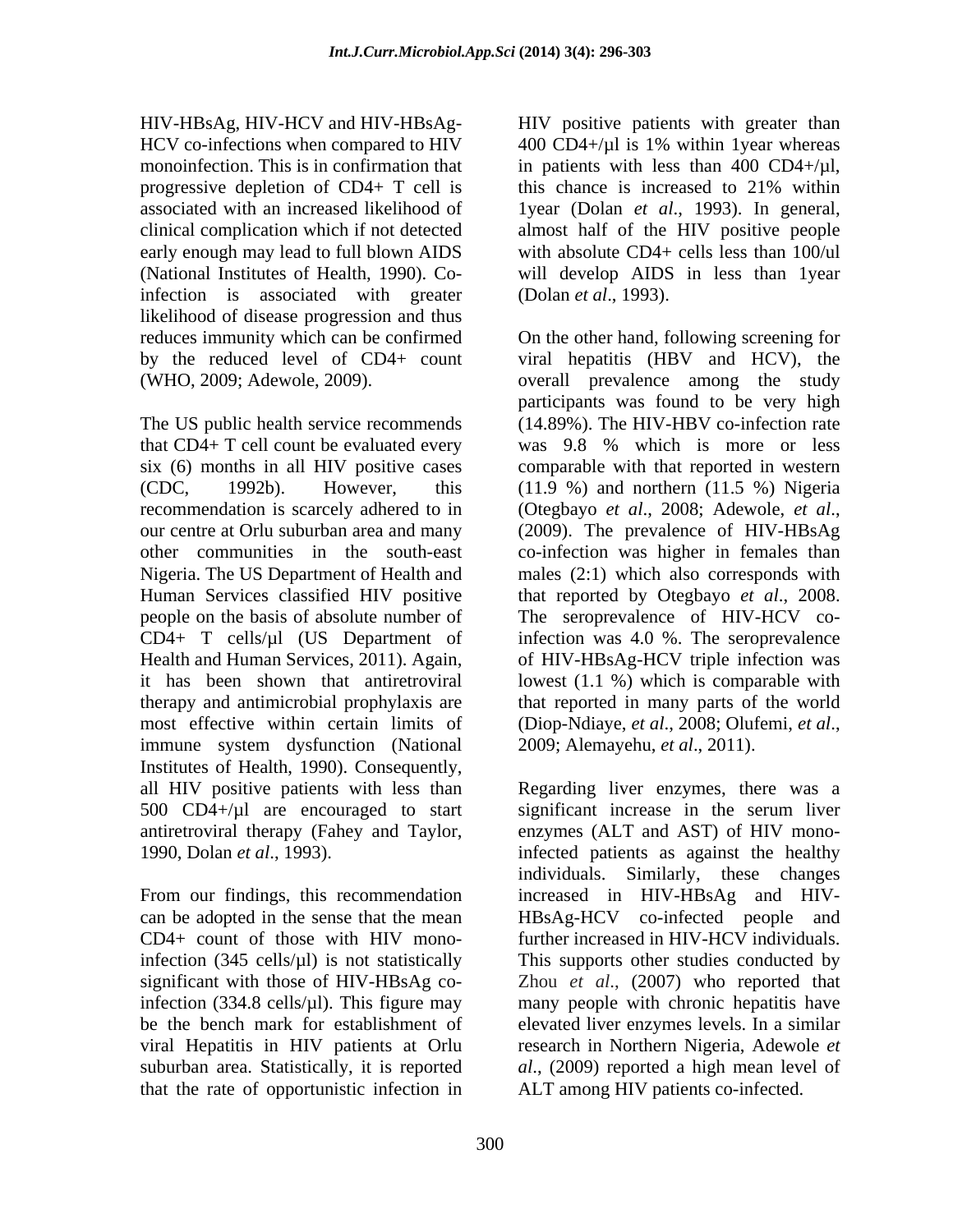| Patient profile                 | Sex | No. of infected/<br>Examined | Mean CD4+<br>Cells/µl |
|---------------------------------|-----|------------------------------|-----------------------|
| Healthy (None<br>HCV/HBsAg/HIV) | M   |                              | 1129.3                |
|                                 |     | $\mathbf{A}$                 | 1014.3                |
| HIV(only)                       |     | 206                          | 345.3                 |
|                                 |     | 514                          | 477.9                 |
| HIV &HBsAg                      | M   | $\sim$                       | 334.8                 |
|                                 |     | $ -$                         | 363.1                 |
| HIV &HCV                        | M   |                              | 180.5                 |
|                                 |     |                              | 286.0                 |
| HIV,HBsAg&HCV                   | M   | $05\,$                       | 84.6                  |
|                                 |     | 04                           | 129.0                 |

#### **Table.1** Effects of HIV, HBsAg and HCV on T-lymphocytes subset CD4+ of subjects examined

**Table.2** Effects of HIV, Hbsag and HCV on liver enzymes of subjects examined.

| Sex<br>Patients profile<br>Healthy(none<br>$\mathbf{M}$<br>HIV/HCV/HBsAg)<br>HIV(only)<br>$\mathbf{M}$<br>HIV & HBsAg<br>$\mathbf{M}$<br>HIV &HCV<br>$\mathbf{M}$ |              |                              |                   |                   |
|-------------------------------------------------------------------------------------------------------------------------------------------------------------------|--------------|------------------------------|-------------------|-------------------|
|                                                                                                                                                                   |              | No. of Infected/<br>Examined | Mean<br>ALT(IU/L) | Mean<br>AST(IU/L) |
|                                                                                                                                                                   |              | 14                           | 9.1               | 12.1              |
|                                                                                                                                                                   |              | 20                           | 13.0              | 14.1              |
|                                                                                                                                                                   |              | 206                          | 17.8              | 35.1              |
|                                                                                                                                                                   |              | 514                          | 27.3              | 38.2              |
|                                                                                                                                                                   |              | 26                           | 33.3              | 58.3              |
|                                                                                                                                                                   |              | 57                           | 58.6              | 67.5              |
|                                                                                                                                                                   |              | 15                           | 48.9              | 58.1              |
|                                                                                                                                                                   |              | 19                           | 72.4              | 74.8              |
| HIV,HBsAg&HCV                                                                                                                                                     | $\mathbf{M}$ | 05                           | 23.3              | 47.0              |
|                                                                                                                                                                   |              | 04                           | 59.5              | 64.2              |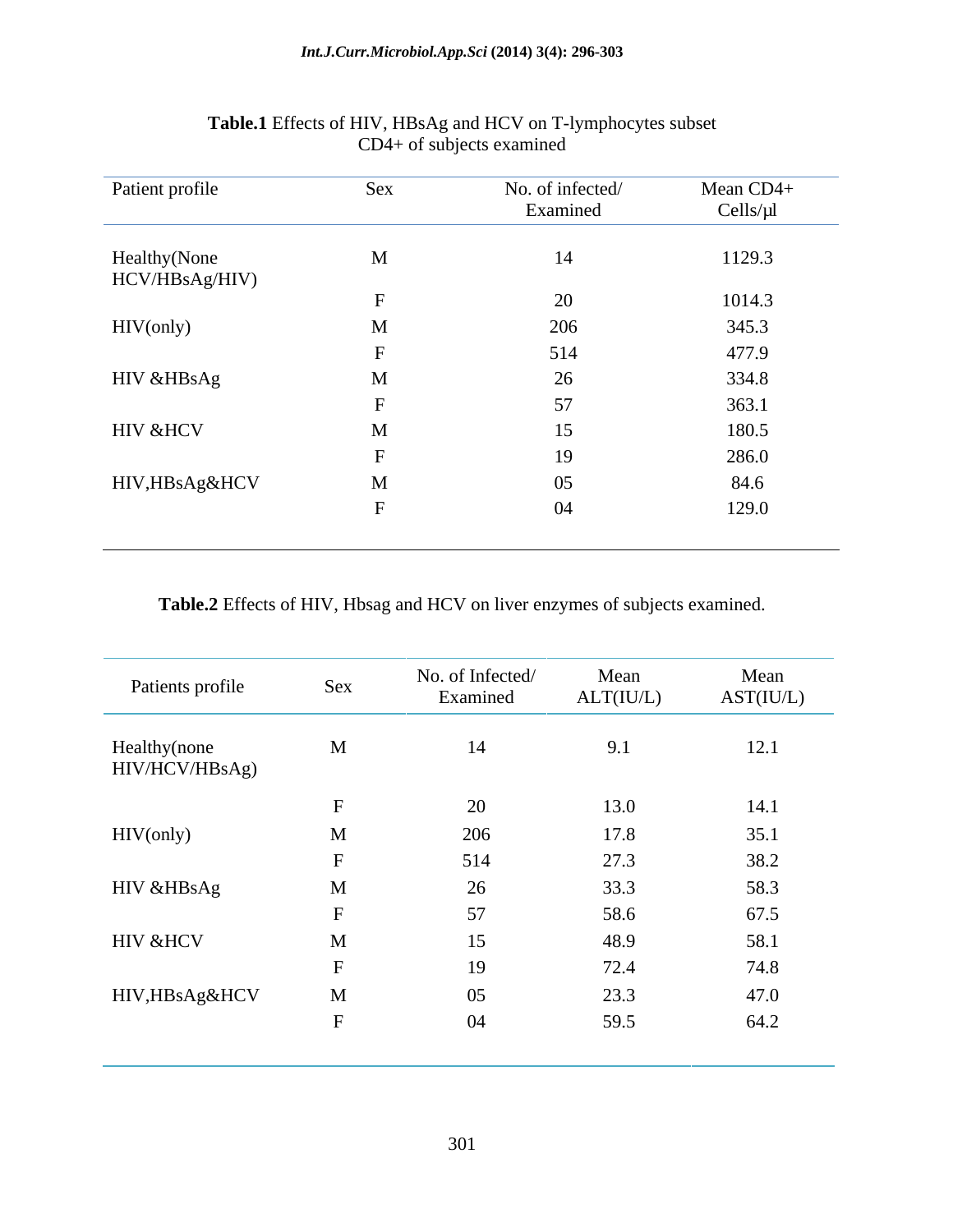The highest level of liver enzymes observed among HIV patients co-infected with HCV in this present research may be  $\frac{H}{V}$  infection. as a result of the asymptomatic nature of  $HCV$  which leads to late diagnosis. At this  $HUS$  and  $HIV$ .<br>Hepatitis  $HUV$ . stage, the patient might have developed most symptoms and thus, in chronic stage infected with HCV develop chronic infections (AIDS Info Net, 2010). Also, Boyer, (2001) reported that HCV is the leading cause of chronic liver disease in the United States.

Depletion of gastrointestinal tract Shimelis, I. 2011. Prevalence and risk associated CD4 lymphocytes is reported to contribute to this significant rise in the liver enzymes. This is achieved as the Notes, 4:193. gastrointestinal mucosa become more permeable to microbial translocation and liberation of endotoxins Hepatology 44 S6–S9 (lipopolysaccharide (LPS)) which is pro-Balagopal, A., Philp, F.H., Astemborski, J., inflammatory and pro-fibrotic on the liver and Block, T.M. 2008. Human (Balagopal *et al*., 2008; Megan, *et al*., 2012). translocation and progression of hepatitis

In conclusion, it is recommended that CD4+ count of every HIV positive patients at Orlu and other suburban areas in the south eastern Nigeria be evaluated every six (6) months. A CD4+ count between 345 cells/µl - 400 cells/µl may be the set point for occurrence of viral hepatitis. For this reason, antiretroviral CDC (center for disease control). 1992b. therapy and other antimicrobial Recommendations for prophylaxis against prophylaxes are better commenced Pneumocystis carinii pneumonia for adults immediately should there be CD4+ count of this range. Screening for viral hepatitis should also be performed alongside HIV testing in order to detect it early for effective therapy and good prognosis.

Adewole, O.O., Anteyi, E., Ajuwon, Z., Wada, Okpe, A., Eze, S., Ogbeche, T., and Erhabor, G.E. (2009). Hepatitis B and C virus co-infection in Nigeria patients with HIV infection. Journal Infect Dev Ctries. 3(5): 369-375.

- AIDS Info Net, (2010). History of diagnosis of hepatitis C and HIV. [WWW.aidsinfonet.com](http://WWW.aidsinfonet.com).
- of the infection since  $70-80\%$  of people  $W$  Lundgren L and Palu G 2005 Short Alberti, A., Clumeck, N., Collins, S., Gerlich, W., Lundgren, J., and Palù, G. 2005. Short statement of the first European consensus conference on the treatment of chronic hepatitis B and C in HIV co-infected patients. Journal of Hepatol, 42(5):615-624.
	- Alemayehu, A., Tassachew, Y, Sisay, Z., and Shimelis, T. 2011. Prevalence and risk factors of hepatitis C among individuals presenting to HIV testing centers, hawassa city southern Ethiopia. BMC Research Notes, 4:193.
	- Alter, M. 2006. Epidemiology of viral hepatitis and HIV co-infection. Journal of Hepatology 44 S6–S9
	- and Block, T.M. 2008. Human immunodeficiency virus-related microbial C. Gastroenterology. 135(1): 226-33
	- Boyer, J.L. 2001. Liver cirrhosis and its development: proceedings of the flak symposium 115. Springer. 344p.
	- CDC (Center for Disease Control). 1992a. Guidelines for the performance of CD4+ T- cell determinations in persons with Human Immunodeficiency virus infection. MMWR. -I I (No. RR-R).
	- Pneumocystis carinii pneumonia for adults and adolescents infected with HIV. *A1MWR. -II (No. RR--I).*
	- Chen, L.S, and Morgan, R.T. 2006. The natural history of Hepatitis C Virus (HCV) infection. Int J Med Sci.  $3(2):48-59$ .
- **References** T., 2010. Prevalence of hepatitis B and C I., Elegba, F., Ahmed, P., Betiku, Y.,<br>
Okpe A Eze S. Ogbeche T. and Conference on retroviruses & Christian, B., Okuma, J., Claudia, H., Chalamilla, G., Spiegelman, D., and Nagu, Co-infection and response to antiretroviral therapy among HIV-infected patients in an urban setting in Tanzania. California: 17th Conference on retroviruses &